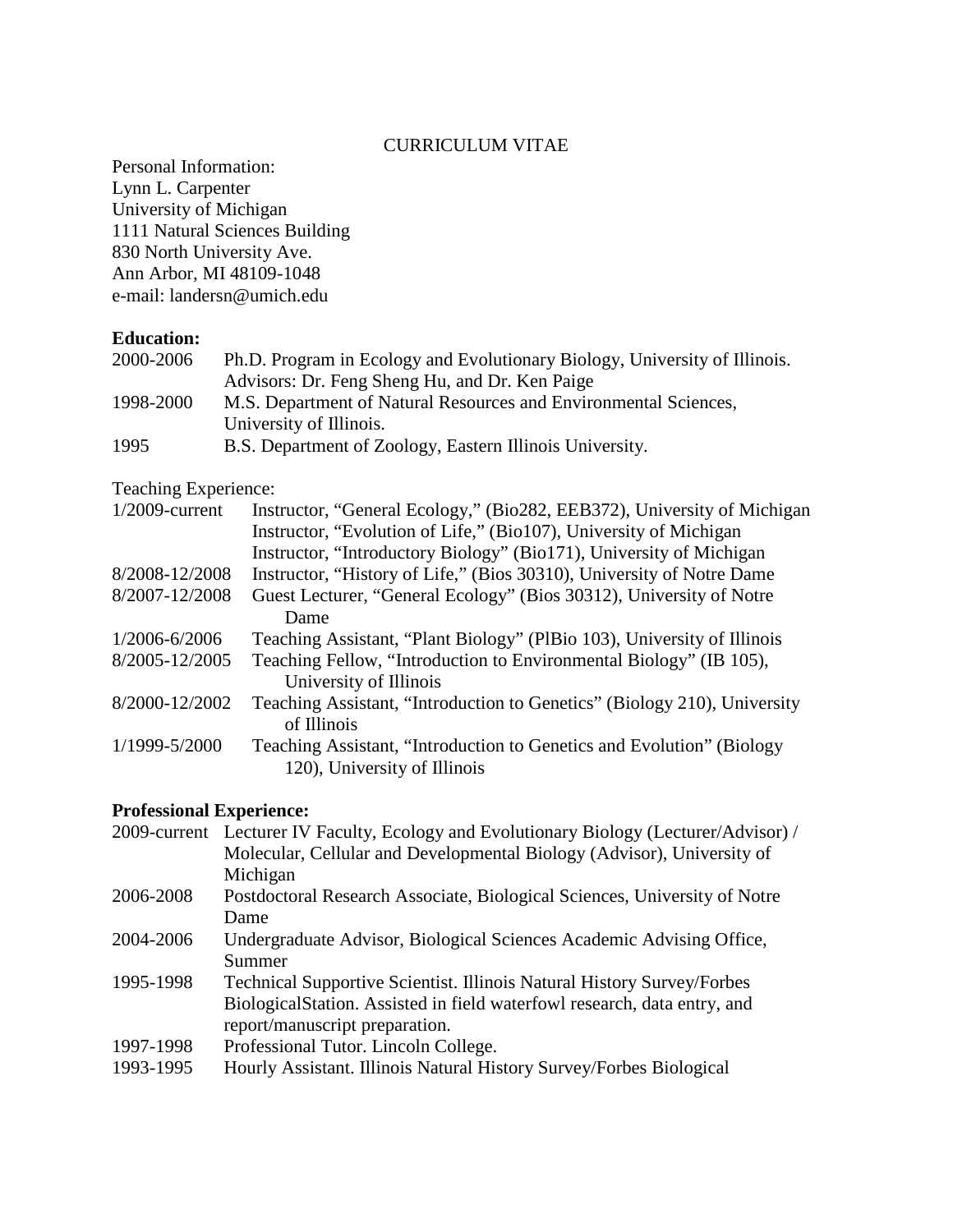| 1990-1992      | Station, summers only. Assisted in waterfowl research and clerical work.<br>Hourly Assistant. Lincoln College, Summer |
|----------------|-----------------------------------------------------------------------------------------------------------------------|
| <b>Awards:</b> |                                                                                                                       |
| 2006           | Best Overall Presentation. Graduate Students in Ecology and Evolutionary                                              |
|                | Biology (GEEB) Symposium.                                                                                             |
| 2005           | Proctor and Gamble Student Awards Competition                                                                         |
| 2005           | Harold C. and Sonja L. Labinsky Award                                                                                 |
| 2004           | University of Illinois, Dissertation Completion Fellowship                                                            |
| 2002           | Edward S. Deevey Award – Paleoecology Section, Ecological Society of<br>America                                       |
| 1999-2002      | Incomplete list of Teachers Ranked as Excellent by Their Students                                                     |
| 1994           | Phi Sigma Epsilon – Biological Honor Society                                                                          |
| 1993           | Alpha Epsilon Delta - Pre-medical Honor Society                                                                       |
| 1993           | Beta Beta Beta - Biological Academic Honor Society                                                                    |
| 1992           | Phi Alpha Eta - Academic Honor Sorority                                                                               |

**Research/Travel Grants:**

| 2012             | Lecturer's Professional Development Fund, University of Michigan,<br>\$1,000   |
|------------------|--------------------------------------------------------------------------------|
| 2010             | Sweetland Fellowship, University of Michigan, \$4,000                          |
| 2009             | Teaching with Technology Institute, \$2,500                                    |
| 2005             | National Science Foundation Doctoral Dissertation Grant, \$11,000              |
| 2004, 2006       | School of Integrative Biology Enhancement Fund, \$1,100, \$1,100               |
| 2003             | Sponsored attendant at Fossilva Symposium by INRA, \$300                       |
| 2003             | P.E.O. Scholar Award, \$8,000                                                  |
| 2003, 2004       | Program in Ecology and Evolutionary Biology Summer Research<br>Grant           |
| \$1000, \$700    |                                                                                |
| 2003             | Program in Ecology and Evolutionary Biology Research Assistantship,<br>\$7,000 |
| 2002             | Francis M. and Harlie M. Clark Summer Support Grant, \$2,500                   |
| 2002             | Philip W. Smith Memorial Award \$550                                           |
| 2002, 2003, 2004 | Program in Ecology and Evolutionary Biology Summer Travel Grant \$250,         |
| \$1000           |                                                                                |
| 2001, 2003, 2004 | Francis M. and Harlie M. Clark Research Support Grant, \$1,000, \$750,         |
| 2005, 2006       | \$500, \$1,000, \$1,000                                                        |
| 1998, 1999       | Sigma Xi Grant-In-Aid Award, \$700, \$300                                      |

## **Manuscripts/Publications/Reports:**

Anderson-Carpenter, L.L., J.S. McLachlan, S.T. Jackson, M. Kuch, C.Y. Lumibao, H.N. Poinar. 2011. Ancient DNA from lake sediments: bridging the gap between paleoecology and genetics. BMC Evolutionary Biology, 11:30. Anderson, L.L., K.N. Paige. 2011. Phylogeographic history of white spruce during the

last glacial maximum: uncovering cryptic refugia. Journal of Heredity. 102(2):207-216.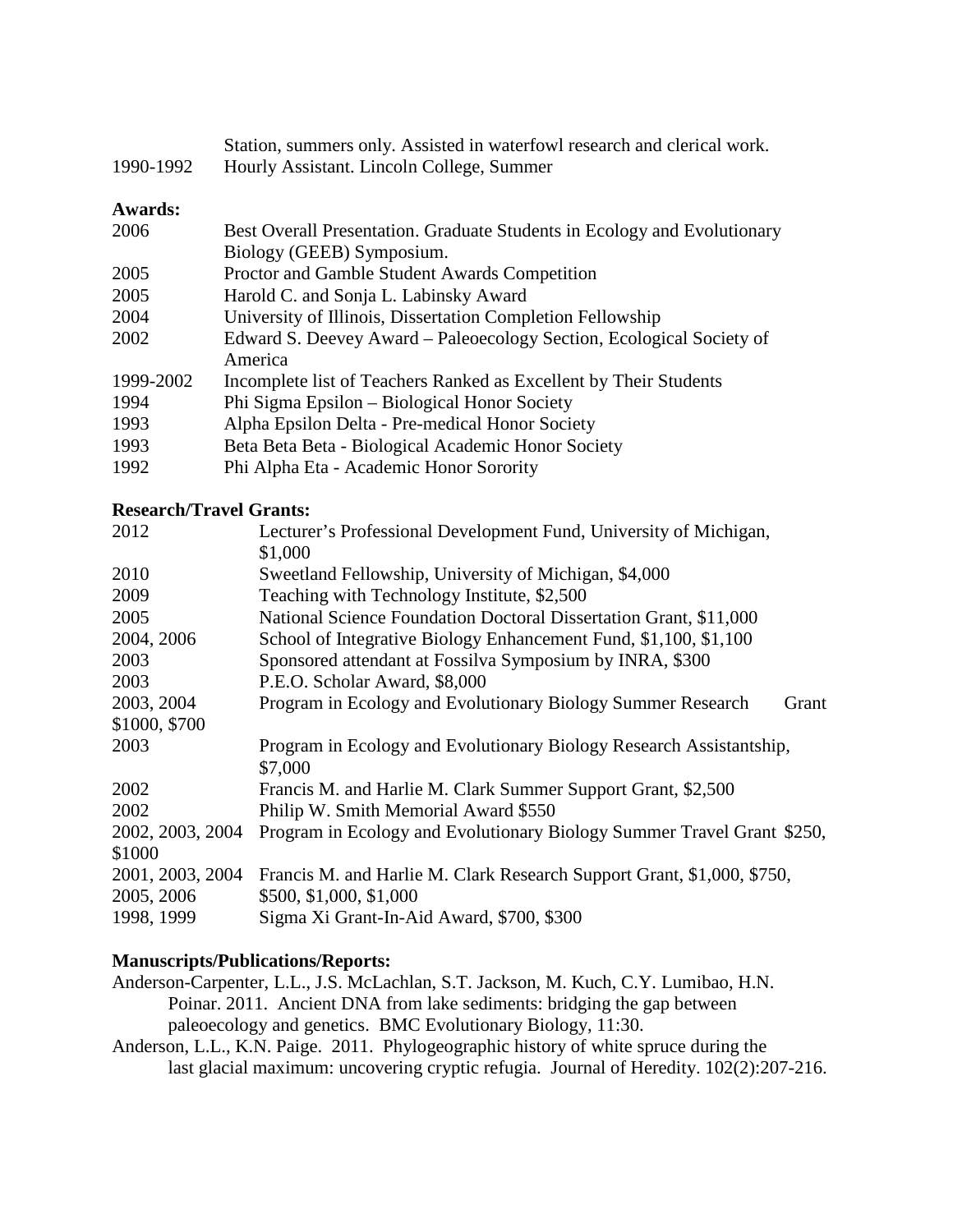- Wenny, D., L.L. Anderson, D. Kirk, J. Bergstrom, D. Enstrom, and K.N. Paige. 2006. Ecology and genetics of an isolated population of Swainson's Hawk in Illinois. Journal of Raptor Research 40(4):270-276.
- Anderson, L.L., F.S. Hu, D.M. Nelson, R.J. Petit and K.N. Paige. 2006. Arctic endurance: DNA evidence of a glacial tree refugium in Alaska. Proceedings of the National Academy of Science 103(33):12447-12450
- Anderson, L.L., and K.N. Paige. 2003. Multiple Herbivores and Coevolutionary Interactions in an *Ipomopsis* Hybrid Swarm. Evolutionary Ecology 17:139-156.
- Havera, S.P., K.E. Roat, and L.L. Anderson. 2003. The Thompson Lake/Emiquon Story: The Biology, Drainage, and Restoration of an Illinois River Bottomland Lake. Illinois Natural History Survey Special Publication 25. iv  $+4pp$ .
- Anderson, L.L., K.N. Paige, and F.S. Hu. 2001. A Molecular Approach to Understanding the Late-Quaternary History of Spruce (*Picea*) in Eastern Beringia. PaleoTimes 2001:11-12.
- Havera, S.P., L.L. Anderson, C.S. Hine, and M.M. Georgi. 1996. Lower Region Waterfowl Component of the Habitat Rehabilitation and Enhancement Program (HREP) UMRSEMP Report to USACOE (Report to Congress). 23 p.

#### **Presentations/Posters:**

- Anderson, L.L., F.S. Hu, and K.N. Paige. Genetic Evidence for Multiple Glacial Refugia in Alaska during the Last Glacial Maximum. Presentation to The Ecological Society of America. Milwaukee Wisconsin. August, 2009.
- Anderson, L.L., F.S. Hu, and K.N. Paige. Genetic Evidence for a Cryptic Glacial Tree Refugium in Alaska. Graduate Students in Ecology and Evolutionary Biology (GEEB) Symposium. University of Illinois. Urbana, Illinois. February 2006.
- Anderson, L.L., F.S. Hu, and K.N. Paige. Postglacial Migration of White Spruce. Presentation to the Fossilva Symposium, Bordeaux France. September 2003.
- Anderson, L.L., F.S. Hu, and K.N. Paige. Using Needle Morphology to Infer Environmental Conditions: Genetics, Environment, or G x E? Presentation to Ecology Meeting, Savanna Georgia. August 2003.
- Anderson, L.L., F.S. Hu, and K.N. Paige. Postglacial Migration and Ice-Age Refugia of White Spruce: Evidence from Chloroplast DNA. Poster Presentation to The Royal Society, London England. May 2003.
- Anderson, L.L., F.S. Hu, and K.N. Paige. Using Needle Morphology to Infer Environmental Conditions: Genetics, Environment, or G x E? Presentation to Graduate Students in Ecology and Evolutionary Biology (GEEB) Symposium. University of Illinois. Urbana, Illinois. February 2003.
- Anderson, L.L. F.S. Hu, and K.N. Paige. A molecular-genetic approach to understanding the migration history of *Picea* in North America. Presentation to Ecology Meeting, Tucson, Arizona. August 2002.
- Anderson, L.L. F.S. Hu, and K.N. Paige. A molecular-genetic approach to understanding the migration history of *Picea* in North America. Presentation to Evolution Meeting, Champaign Illinois. June 2002.
- Anderson, L.L. Post-glacial migration of *Picea mariana* and *Picea glauca*: a molecular genetic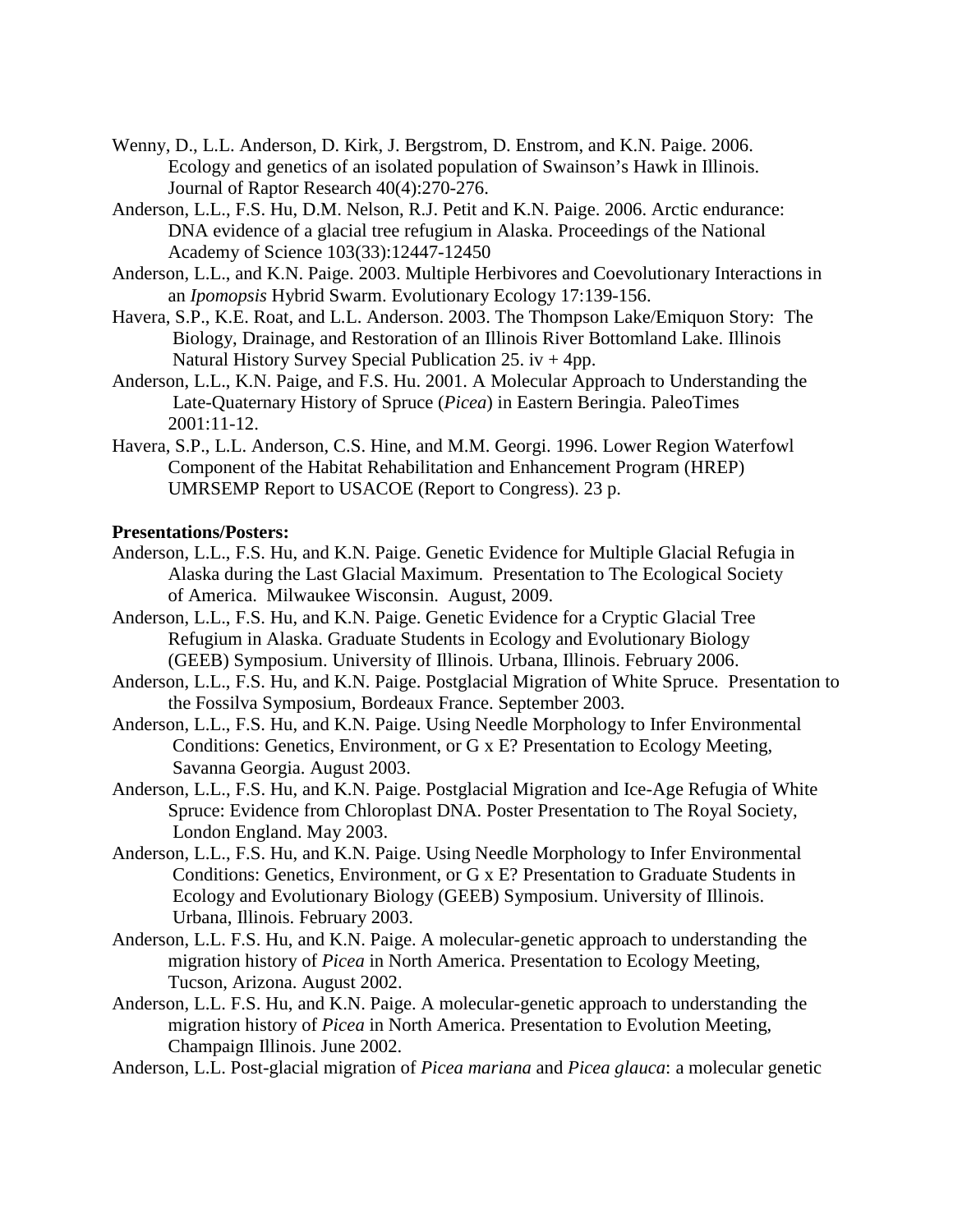approach. Presentation to Graduate Students in Ecology and Evolutionary Biology (GEEB) Symposium. University of Illinois. Urbana, Illinois. February 2002.

- Anderson, L.L., and K.N. Paige. Multiple Herbivores and Coevolutionary Interactions in an *Ipomopsis* Hybrid Swarm. Presentation to Graduate Students in Ecology and Evolutionary Biology (GEEB) Symposium. University of Illinois. Urbana, Illinois. February 2001.
- Paige, K.N., and L.L. Anderson. Multiple Herbivores and Coevolutionary Interactions in an *Ipomopsis* Hybrid Swarm. Presentation to Evolution Meeting. Bloomington Indiana. August 2000.
- Anderson, L.L. 1998. The history of Forbes Biological Station. Presentation to the P.E.O. Organization, BM Chapter.
- Poster: "The history of Forbes Biological Station" Stephen Havera, Katie Roat, and Lynn Anderson. 1997. Sixth Governor's Conference on the Management of the Illinois River System. Peoria, IL. 7-9 October.

#### **Invited Presentations:**

- Carpenter, L.L. Invited Panelist "What Now? Career Paths for PhDs in the Biological Sciences." May 20, 2014
- Carpenter, L.L. Invited Speaker "Newnan Advising Conference." May 14, 2014
- Carpenter, L.L. International Palynological Congress, Session Organizer "Bridging the Gap between Palynology and Phylogeography: From Ice Core Genetics to Deeplake Sediments," Tokyo Japan, August 2012
- Carpenter, L.L. Provost's Seminar on Teaching, University of Michigan, November 2011.
- Carpenter, L.L. LSA-CRLT Museums Workshop, University of Michigan. February 2011.
- Carpenter, L.L. Enriching Scholarship, University of Michigan. May, 2010
- Carpenter, L.L. LSA-CRLT Museums Workshop, University of Michigan. January 2010.
- Carpenter, L.L. LSA-CRLT Museums Workshop, University of Michigan. September 2009.
- Anderson, L.L.,F.S.Hu, and K.N. Paige. Genetic Evidence for Multiple Glacial Refugia in Alaska during the Last Glacial Maximum. Joint 12th International Palynological Congress and 8<sup>th</sup> International Organization of Paleobotany Conference. Bonn Germany. August 2009.
- Anderson, L.L., F.S. Hu, and K.N. Paige. Dissociating Genetic and Environmental Effects on Conifer Needle Morphology: Can We Use Morphological Traits as Environmental Proxies? Western Forest Genetics Association, Anchorage Alaska. June, 2006
- Anderson, L.L., F.S. Hu, D.M. Nelson, R.J. Petit and K.N. Paige. Arctic endurance: DNA evidence of a cryptic tree refugium in Alaska. Western Forest Genetics Association, Anchorage Alaska. June, 2006
- Anderson, L.L., F.S. Hu, and K.N. Paige. Dissociating genetic and environmental effects on conifer needle morphology: can we use morphological traits as environmental proxies? Bryson Interdisciplinary Climate, People and Environment Program University of Wisconsin, Madison WI. February 2006
- Anderson, L.L., F.S. Hu, and K.N. Paige. Seeking Evidence for Glacial Refugia of North American White Spruce. Invited Presentation, International Palynological Congress, Granada Spain. July 2004.